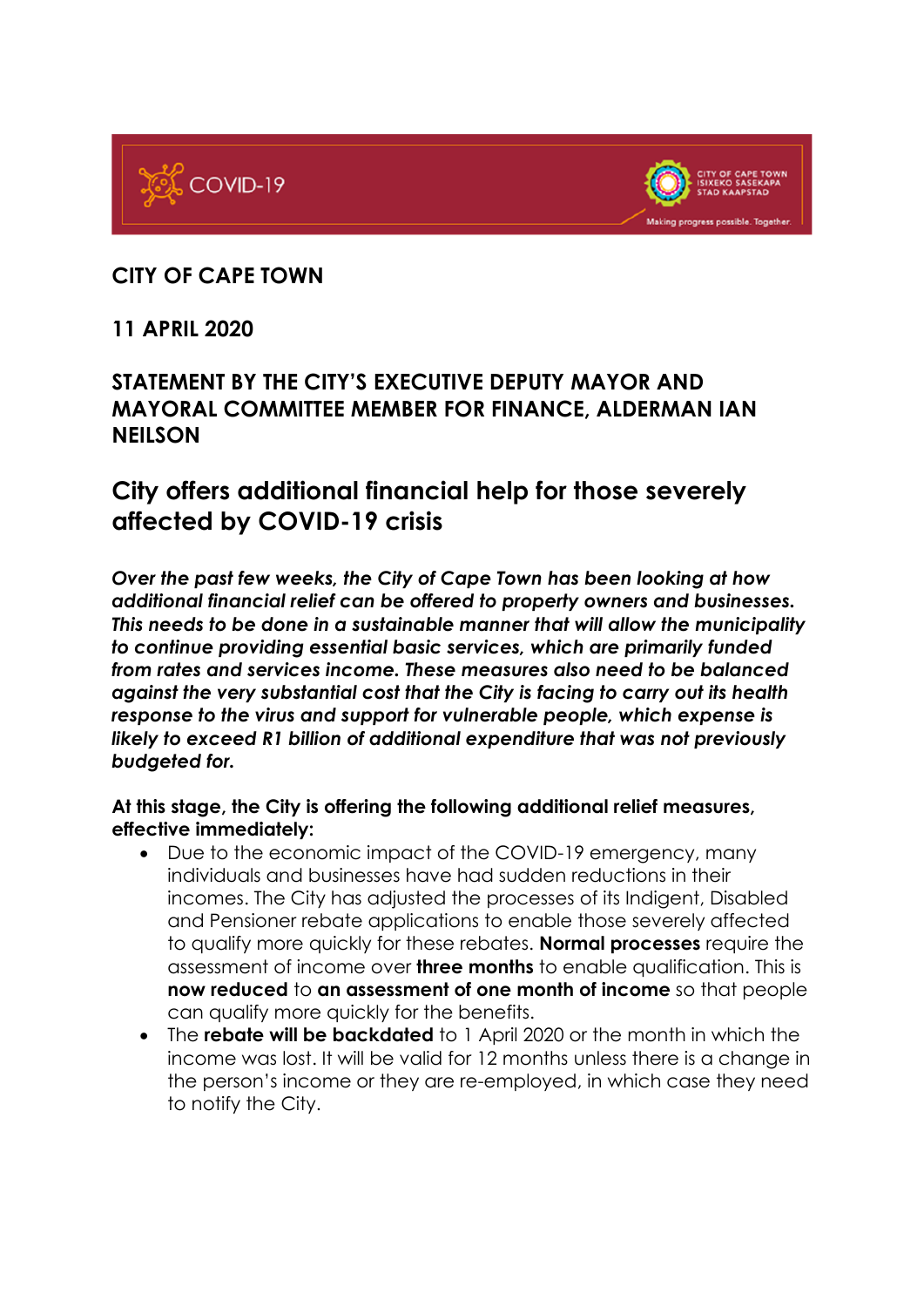| <b>Property owner</b><br>(residential)                                                                                                                                                                                                                                                                                       | <b>Help</b>                                                                                              | <b>Applications</b><br>assessed on<br>merit |
|------------------------------------------------------------------------------------------------------------------------------------------------------------------------------------------------------------------------------------------------------------------------------------------------------------------------------|----------------------------------------------------------------------------------------------------------|---------------------------------------------|
| Are you a property<br>owner who has lost<br>your job/has no<br>income? Is your total<br>household income<br>now R6 000 per<br>month or less?                                                                                                                                                                                 | Apply for help via email (during<br>lockdown):<br>Indigent.relief@capetown.gov.za or<br><b>SMS 48043</b> | <b>Please submit</b><br>proof via<br>email  |
| Are you a property<br>owner receiving a<br>pension (60 years<br>and older) or<br>disability rebate?<br>Have you<br>experienced a<br>reduction in<br>investment returns or<br>household income<br>due to COVID-19?                                                                                                            | Apply for help via email (during<br>lockdown):<br>Rates.rebate@capetown.gov.za_or<br><b>SMS to 48043</b> | <b>Please submit</b><br>proof via<br>email  |
| Are you a property<br>owner who<br>previously didn't<br>apply or qualify<br>for the pensioner (60<br>years and older) and<br>disability rates<br>rebates as your total<br>household income<br>then was above<br>R17 500 pm per<br>month? Has your<br>total household<br>income now been<br>reduced to R17 500<br>pm or less? | Apply for help via email (during<br>lockdown):<br>Rates.rebate@capetown.gov.za or<br><b>SMS to 48043</b> | Please submit<br>proof via<br>email         |
| Are you a property<br>owner who does not<br>qualify for indigent or<br>pensioner rebates<br>but your account is<br>getting into arrears?<br>You can make a<br>payment<br>arrangement to pay                                                                                                                                  | Apply for help via email (during<br>lockdown):<br>COVID19.Relief@capetown.gov.za<br>or SMS to 48043      | Please submit<br>proof via<br>email         |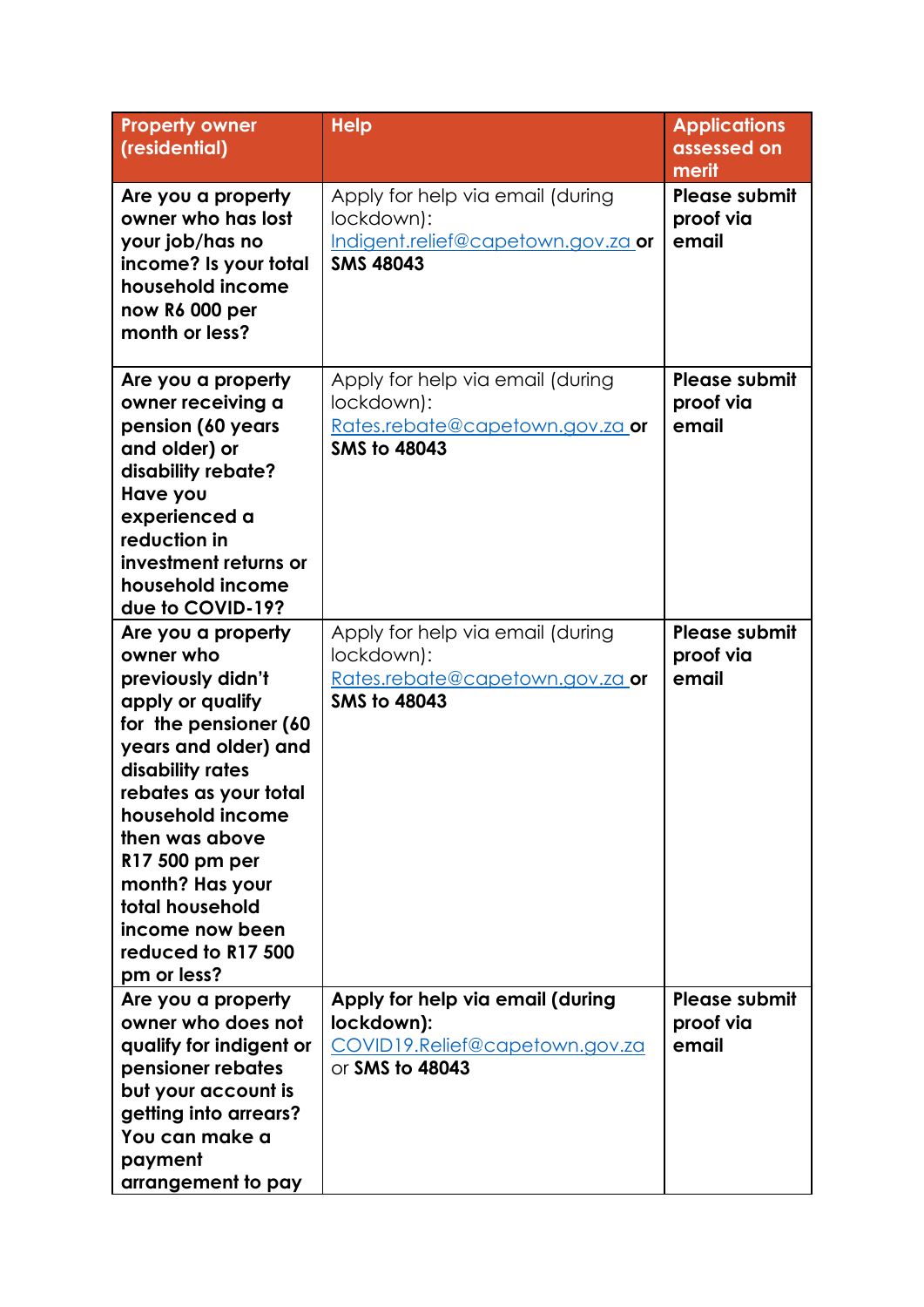| off the rates over an<br>agreed number of<br>months. No interest<br>will be charged, or<br>debt management<br>actions taken for the<br>duration of the<br>arrangement,<br>provided it is<br>honoured.                                                                                                                                                                                                                                                  |                                                                                                     |                                             |
|--------------------------------------------------------------------------------------------------------------------------------------------------------------------------------------------------------------------------------------------------------------------------------------------------------------------------------------------------------------------------------------------------------------------------------------------------------|-----------------------------------------------------------------------------------------------------|---------------------------------------------|
| <b>Commercial</b><br>properties                                                                                                                                                                                                                                                                                                                                                                                                                        | <b>Help</b>                                                                                         | <b>Applications</b><br>assessed on<br>merit |
| Payment<br>arrangement options<br>are available to<br>commercial property<br>owners who fall into<br>arrears. Payment<br>arrangement plans<br>will assist property<br>owners to pay off<br>rates over an agreed<br>number of months.<br>No interest will be<br>charged, or debt<br>management<br>actions taken for the<br>duration of the<br>arrangement,<br>provided it is<br>honoured. Each<br>application will be<br>assessed on its own<br>merits. | Apply for help via email (during<br>lockdown):<br>COVID19.Relief@capetown.gov.za<br>or SMS to 48043 | Please submit<br>proof via<br>email         |

*\*Applications will be assessed during the lockdown for those able to submit proof via email. Once the lockdown is over applicants may submit their proof at the City's customer care offices and their applications will then be assessed and backdated where necessary.*

**The additional measures are over and above the R3 billion in rates and service relief the City already offers. For instance, water at 350 litres per day is already provided free of charge to 40% of the metro's population.**